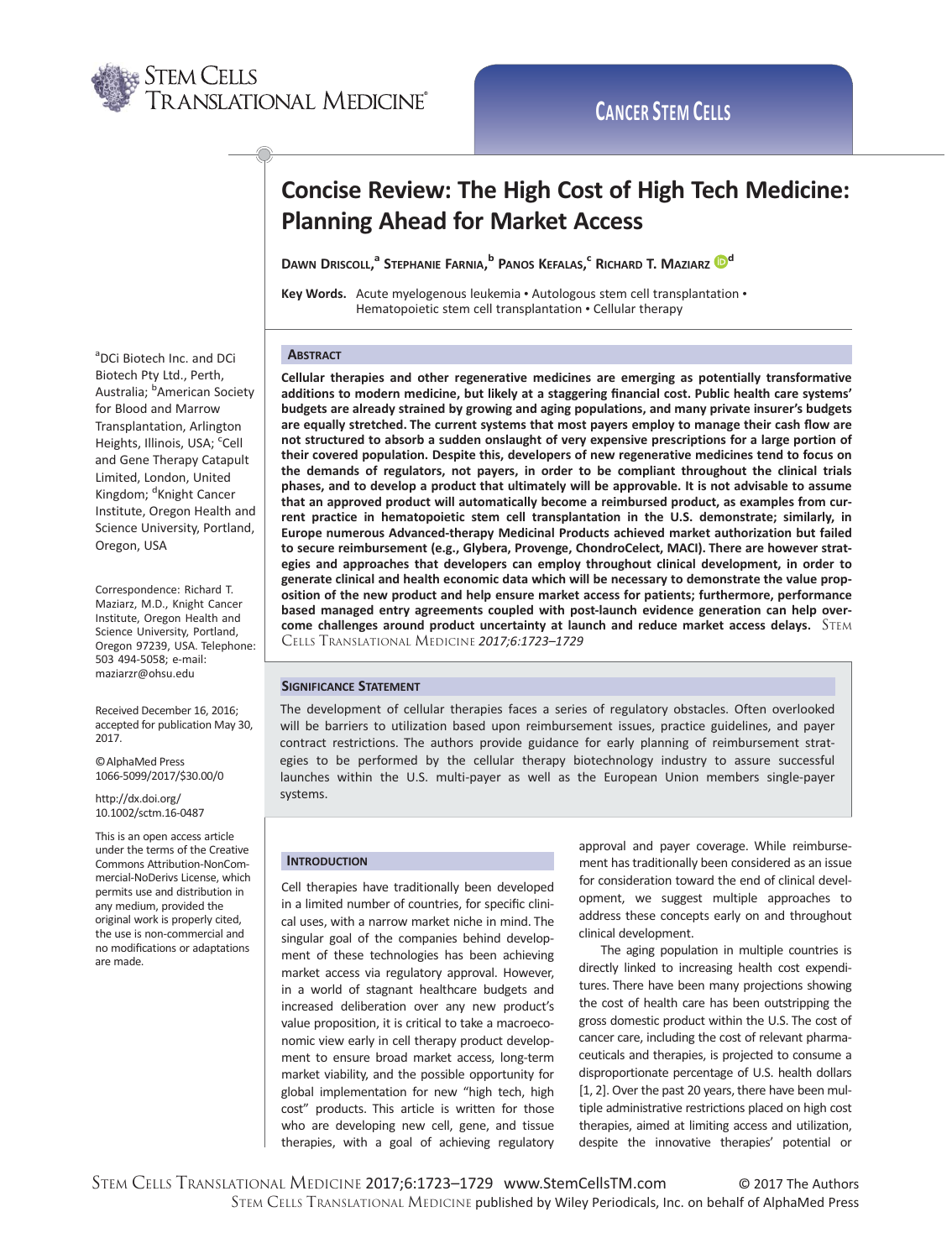proven clinical and societal benefits. Many types of cancers are targets for cellular therapies in development, and while these therapies are potentially life-changing and life-saving for individuals, they are potentially damaging to national health budgets [3, 4].

Traditional medical approaches often use pharmaceuticals or surgical techniques to stabilize, not reverse, clinical situations. The cellular therapy and emerging regenerative medicine fields hold promise that cells can be used to overcome damage caused by injury or disease to specific tissue and organs, possibly even offering some curative outcomes. Recognizing that the cellular therapy field is emerging, particularly around the launch of commercial prescription products, and the potential targets of regenerative medicine are vast, it is critical that both regulatory hurdles and reimbursement concepts are addressed early in the new therapies' development programs. The scope of a products' clinical trials must evolve in order to define and refine the understanding of the product's optimal patient and broaden the use across different patient types. This approach will help ensure that new cell therapy products in development can be approvable by regulators, financially acceptable to payers, and accessible to the patients who are most likely to benefit. Within that consideration, it is also critical that drug development be targeted not just for a single country in mind, but also with an understanding of barriers that exist when therapeutics are developed across multiple countries and multiple payer systems.

# LESSONS FROM HEMATOPOIETIC STEM CELL TRANSPLANTATION— AN INSTRUCTIVE U.S. EXAMPLE

In the U.S., there are extensive reimbursement challenges for cellular therapies on the immediate horizon for individual biotechnology and pharmaceutical companies. One can use the stem cell transplant experience as a model for consideration if cellular therapies are to be used in a broad spectrum of acute and chronic medical disorders. Hematopoietic stem cell transplantation (HSCT) is the only curative therapy for many inherited or acquired malignant and nonmalignant disorders. It has been recognized as a standard of care and there have been dramatic improvements over the past two decades that have enhanced its efficacy with improvements in patient overall survival [5]. HSCT is often reimbursed with global case rates, which can be classified among the emerging "bundled payment" models that are often advocated for by supporters of health care reform. (For background on terminology, see review by LeMaistre and Farnia, which extensively discussed the language of healthcare reimbursement in the U.S. today [6]. HSCT is performed at a limited number of facilities with specialized capabilities, a system which is reinforced by payers' development of quality and value-based "centers of excellence" networks. Facilities performing HSCT are mandated to report patient outcomes to a central, federallycontracted registry for purposes of public transparency. Each center's one-year risk-adjusted outcomes are currently publicly available for allogeneic HSCT procedures within the Stem Cell Therapeutic Outcomes Database. Due to the clinically specialized and resource-intensive nature of HSCT, the transplant community has had to develop a partnership with payers. Over 20 years ago, the Blue Cross demonstration project provided funding for autologous stem cell transplantation for breast cancer and for multiple myeloma patients, but in context of Phase III randomized trials and with a predefined reimbursement rate. Thus, this partnership with payers was forged out of necessity for both sides, but has continued collaboratively with practitioners to define standards and expected value outcomes.

Despite this partnership, HSCT is not immune to the scrutiny associated with growing costs. In a recent report by the Milliman Group, it was identified that the average estimated billed charges per transplant were \$378,000 for autologous transplantation and \$930,000 for allogeneic transplant (30 days pre- and 180 days post-), a period of time that covered the hospital stay and the immediately subsequent post-HSCT management [7] In addition to the Milliman report, the Agency for Healthcare Research and Quality (AHRQ) identified HSCT as the procedure with the most rapidly increasing hospital inpatient costs and hospital stays over a 48-month period [8]. At an institutional level, HSCT was previously associated with high positive margins for which transplantation programs were often invited to grow. However, over the past decade, there has been a significant change in payer mix in the HSCT patient population, as it moved from a therapy that was routinely only offered to relatively young, otherwise healthy patients who likely had commercial, employer-based insurance coverage to a standard of care for more indications and more varied groups of patients. Now nearly 40% of the HSCT procedures performed in the U.S. are covered by nonemployer based, governmental payer coverage as determined by a recent survey sponsored by the National Marrow Donor Program. The cost of product procurement is an essential benefit to the transplant patient. The payer has responsibility of these costs, however, patient may still face a range of expenditures depending on what the individual patients' payer benefit package covers [9]. Additionally, coverage of the transplant procedure has evolved as a global case rate, which may or may not include donor search and acquisition, patient care in the hospital and out of the hospital, all within a defined time period [6, 9]. In some situations, there can be carve-outs for unique cell sources, such as umbilical cord blood or utilization of special pharmaceutical agents. For patients on dialysis, dialysis chronic care costs can be carved out of the global case rate, all requiring detailed and complicated pre-procedure scheduling and planning [10].

Although the actual stem cell transplant event—the infusion of the cells—occurs at a single point in time, reimbursement is increasingly focused on an episode of care [11]. As such, the cost of each item used or service provided within that episode of care is under financial scrutiny. This approach includes the actual cost of the individual transplant product, thus leading treating physicians and institutions to begin to consider cellular products based on cost of acquisition versus potential efficacy. Hospitals purchase donor cells from a registry in advance of the transplant infusion and these costs are nonrefundable. For instance, it is difficult to offer an adult patient with Medicare coverage a double cord transplant procedure, recognizing the cost of the acquisition of the cord products will consume nearly the entire designated MS-DRG (inpatient episode) payment. This can impact decisions regarding donor sources; most older adults in the trial will likely be offered haploidentical procedures if there is not a fullymatched adult donor available, based on the Medicare reimbursement for their care although there is a current Phase III randomized clinical transplant trial to compare efficacy of haploidentical transplant vs double cord blood in U.S. adults. Similarly, many costly pharmaceuticals are restricted from in- hospital use, where their cost might consume the inpatient bundle payment; these drugs are relegated to out-patient utilization where

© 2017 The Authors STEM CELLS TRANSLATIONAL MEDICINE published by Wiley Periodicals, Inc. on behalf of AlphaMed Press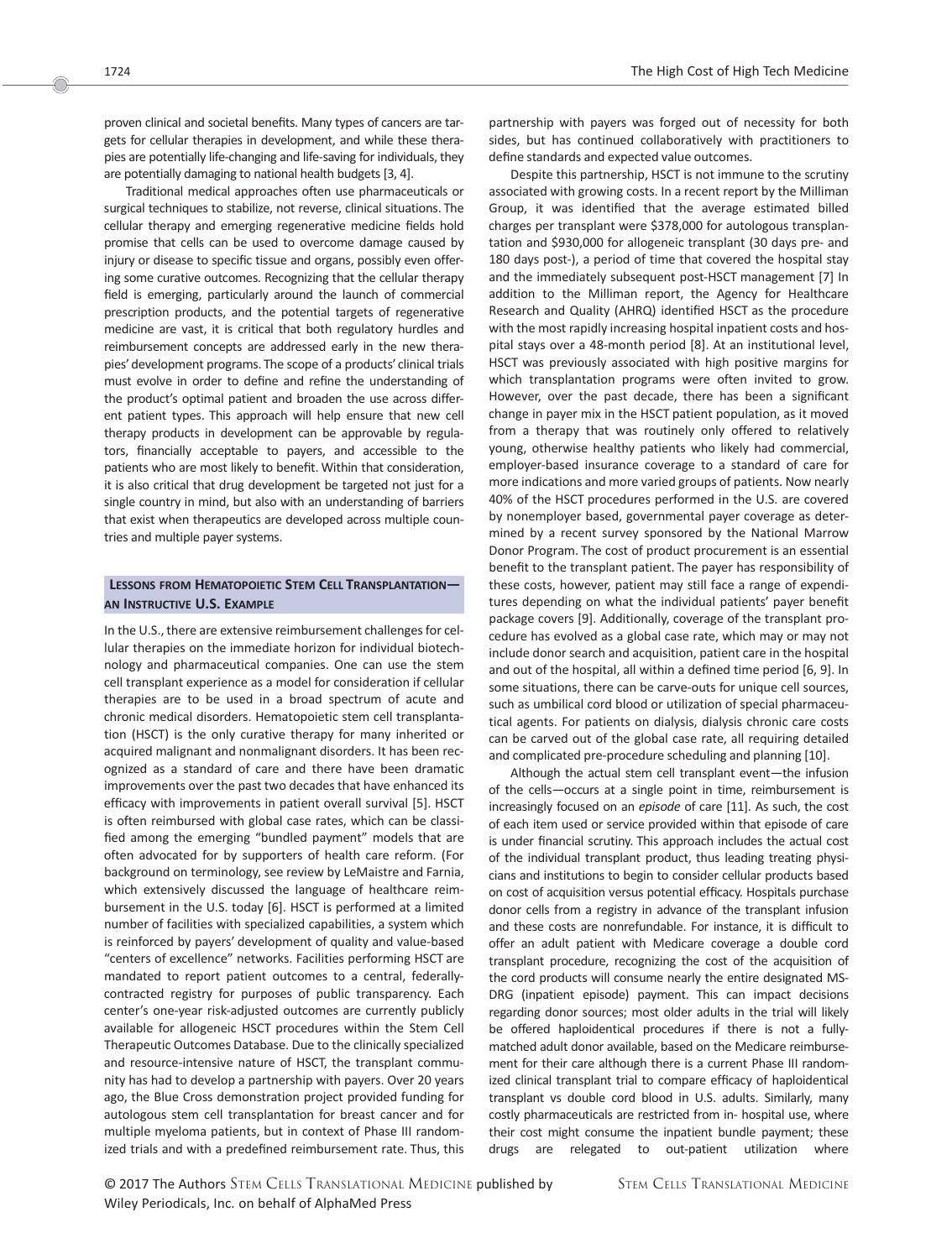reimbursement is provided by a daily Ambulatory Payment Classification (APC) coverage. APCs are assigned based on specific Current Procedural Technology codes and providers can typically assess associated reimbursement in advance [overview in Ref. 6].

In the U.S., most recent health care reform legislation, the Patient Protection and Affordable Care Act of 2010, the goals were to expand coverage and improve affordability [12]. One of these mechanisms is the health care insurance exchanges, where employers and individuals can purchase small group and individual policies. These policies are required to cover the 11 categories of essential health benefits based on a state-identified benchmark plan, but the regulatory standards which define the types of providers' health insurance companies are required to contract with, known as network adequacy standards, are not inclusive of all therapy types. This creates a situation in which many exchange plans do not allow access to the kinds of specialized hospitals and academic medical centers that perform HSCT or other cellular therapies. Additionally, the affordability of this coverage is decreasing with high-deductibles and significant premium rate increases for individual coverage.

When one considers the potential expansion of cellular therapies in the U.S., one also must consider the need for expansion of current payment models that will adapt to these new technologies. Particularly, what is at question is whether or not a cellular therapy can actually provide a lifetime cure. In the U.S., reimbursement is generally based upon "incident of care," as opposed to burden of disease reimbursement over a lifetime. If multiple therapies can be curative, and thus worthy of high price tags, one could begin to wonder as a society of how many lifetime curative payments an individual will be permitted. Previously, the state of Oregon made a decision that Medicaid beneficiaries were only allowed one transplant in their lifetime [13]. If a beneficiary had previously had a renal transplant and developed a treatmentrelated malignancy afterward, no second transplant was available. Similarly, before procedure and lifetime caps were restricted by the ACA, it was common to see patients with employer-based self-funded plans who would expend their benefits with one payer and necessarily migrate to another payer during the open enrollment period in order to reset the cap. We anticipate that we may see these kinds of "once per lifetime/year/decade" restrictions placed more frequently as therapeutic costs are higher. Alternatively, we must also consider whether or not a pharmaceutical or biotechnology company that is offering a curative therapy will share the financial risk if the patient does not have the optimal outcome that justified the price in the first place. Currently, the risk lies with the treating hospitals and the payers.

These examples teach us that even a cellular therapy product portfolio with decades of utilization and experience, still has limitations on utilization and access. It further shows that despite a product being unique, patient-directed, lifesaving and innovative, holes in coverage are common, and patients and families have increasing out-of-pocket expenditure [14]. Physician and hospital groups are being confronted with increasingly restrictive case rates around the cell therapy and thus, individual patient care recommendations can be heavily impacted by external financial issues.

In summary, a therapy's status as a preferred or standard-ofcare treatment for certain illnesses does not mean it will be reimbursed without complications. Parties associated with new therapies need to understand the potential reimbursement hazards associated with planned site of care, coding structures, healthcare legislation, payer-driven utilization requirements and the types of payers associated with the patient population being treated.

## MEANWHILE IN EUROPE

In Europe, challenges for cell therapy reimbursement are also broad and vary between countries and their regions [15]. It is readily recognized that there are significant variations in pricing and reimbursement frameworks amongst the five largest European Union (EU) countries (Germany, U.K., France, Spain, and Italy), that is, the Big5EU.

When one examines whether or not innovative therapies such as cellular therapies can be adopted, there are multiple considerations that must be taken by biotechnology and pharmaceutical companies seeking registration and reimbursement in Europe.

Across the Big5EU, private insurance does not provide significant advantage over public in terms of formulary inclusion of innovative therapies. Furthermore, and unlike the U.S., in these countries, healthcare expenditure is largely driven by public health insurance rather than private payers. Thus, for companies who are pursuing cell therapy adoption across Europe, efforts should be made to pursue public payer reimbursement and to account for public payer reimbursement requirements early in development.

The market authorization for a new medicine via the centralized route involves a series of scientific, clinical and quality reviews by the European Medicines Agency (EMA) [16]. Following market authorization, payers on a country-by-country basis undertake a review of the clinical evidence prior to conducting the economic review. Unlike the EMA where the focus of the clinical review is efficacy and safety, the clinical review undertaken by payers concentrates on assessing comparative effectiveness against an existing therapeutic alternative/best supportive care. The magnitude of the incremental clinical benefit identified is then used as a basis for the economic analysis, alongside cost considerations. As a final step before a patient can receive a new therapy, a decision to include that therapy on any one formulary is generally made at the local level and is subject to budget impact considerations and can change periodically with budget cycles.

Despite the many different administrative routes, the end target is to bring clinically- and cost-effective products to market, and to achieve this, there needs to be both regulatory approval as well as endorsement by health technology assessment bodies as well as other payer organizations at national, regional and local level within a given country.

To date, there are multiple examples where cellular therapies failed to secure reimbursement following market authorization due to insufficient comparative effectiveness data. Similar to the current shift in the U.S., the assessment of reimbursed pricing for innovative therapies in Europe has shifted toward value-based models. Demonstration of incremental benefit against existing therapeutic alternatives is the cornerstone to securing a premium price. Thus, a company should be prepared to provide supporting evidence at launch that demonstrates such benefits.This necessitates the generation of clinical and economic comparative data against the standard of care or best supportive care practices relevant to a given country. With this baseline acknowledgement, it is important also to recognize that there are additional factors that can influence governmental decisions on reimbursement in Europe, including the size of the target population, the disease burden and level of unmet need; as the size of the target patient population decreases and the level of unmet need increases, the willingness to pay increases. Similar considerations apply for therapies targeting end-of-life populations.

Some cell therapies make claims of long-term benefits in the absence of supporting long-term data obtained directly from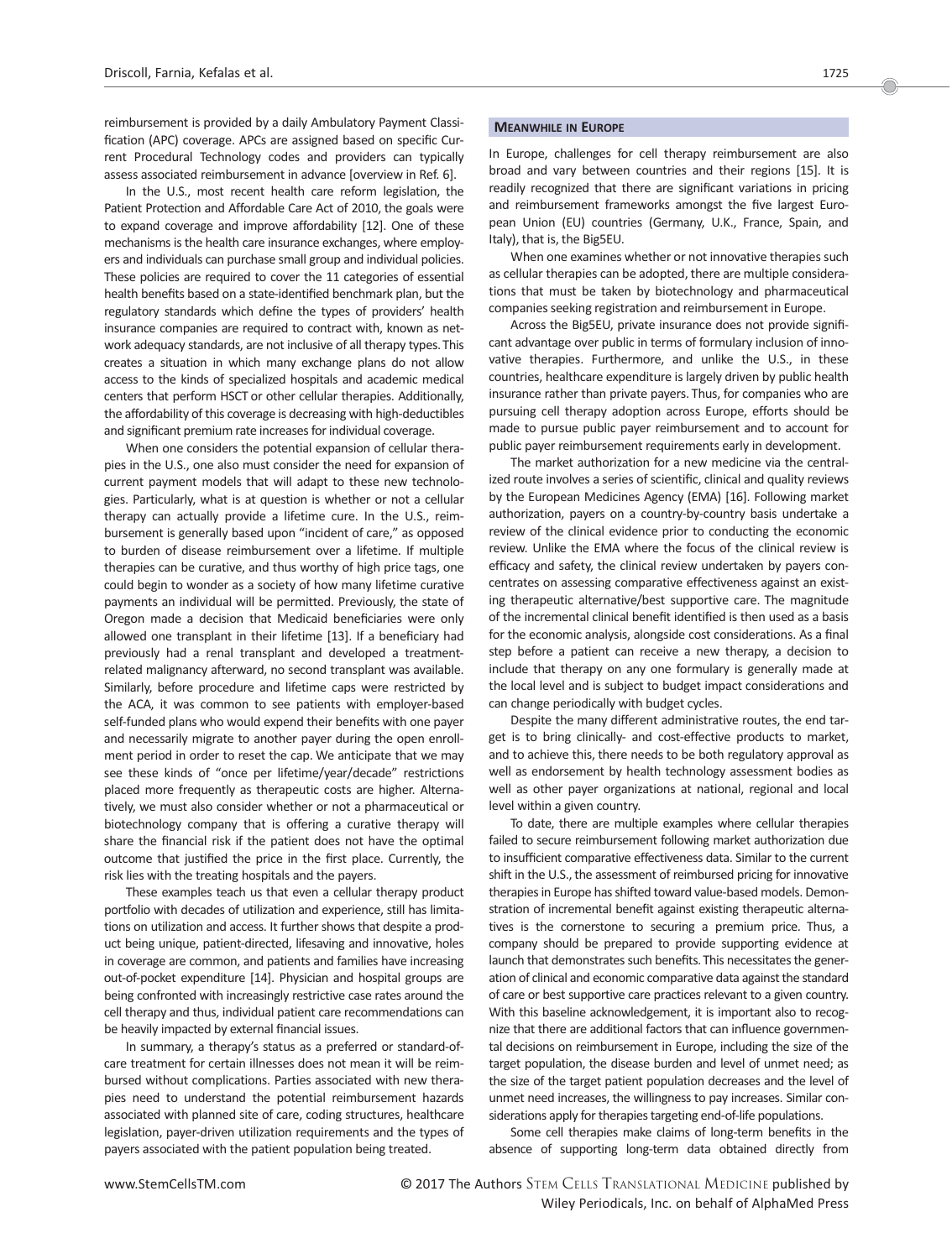| Development phase | Key concept to consider                                                                                                                 | Source of information                                                                                                                                                                                     |
|-------------------|-----------------------------------------------------------------------------------------------------------------------------------------|-----------------------------------------------------------------------------------------------------------------------------------------------------------------------------------------------------------|
| Preclinical       | Is there currently a well-defined disease or condition<br>with treatments that are currently defined by codes<br>and reimbursed?        | Current market access and competitor landscape, as<br>shown in payer policies, ICD-10 codes, and payment<br>codes. Medicare National and Local Coverage Determi-<br>nations and the Medicare Code Editor. |
| Early clinical    | Do the safety results support moving to the next trial<br>phase? Payers can deny coverage on the basis of<br>inadequate patient safety. | Identify any products approved for use to treat the target<br>condition but face challenges in payer acceptance due<br>to safety concerns.                                                                |
| Phase IIa/IIb     | Trial design issues (see Table 2)<br>Are the reimbursement pathways clearly defined?                                                    | If no coding exists, start gap-analysis process. Identify<br>appropriate medical society partner to understand cod-<br>ing process and timeline. New codes may take $1-3+$<br>years to secure.            |
| Phase III         | What will your product's final label say?                                                                                               | Request payer input on pivotal trial design; ensure that<br>endpoints and scales used to measure endpoints are<br>payer-friendly.<br>Review previous similar experiences (e.g., Dendreon)                 |
| Pre-Market        | Payer negotiations based on phase 3 data                                                                                                | Price and coverage decisions; Results of therapy value assess-<br>ment by various methods may impact contracted pricing.                                                                                  |
| Post-market       | Contracts/price changes                                                                                                                 | Annual/ongoing pricing negotiations will require continu-<br>ous data collection and analysis to justify coverage and<br>payment level.                                                                   |

Table 1. Reimbursement-related concepts for each phase of clinical product development

clinical trials. Whereas statistical regression methodologies do exist that enable manufacturers to conduct extrapolations based on short-term data, the acceptability of such approaches and derived modelled data across countries varies. In England specifically, there are clear health technology assessment guidelines issued by the National Institute for Health and Care Excellence (NICE) on how long-term claims can be substantiated through such approaches.

In certain cases, the lack of robust long-term data can be overcome by performance-based pricing agreements, for example, ChondroCelect, in Spain, where such an agreement was reached between healthcare providers and the manufacturer. In this case, if the product failed within the first year, there was 100% refund to the health care provider; the amount of the refund diminished over a 3-year period. (However, it should be noted that this agreement is no longer applicable as ChondroCelect was recently withdrawn from the European markets). Another example is the recent admission to the Italian reimbursement of Strimvelis at a price of 594,000 euros, Glaxo-SmithKline offers this one-time treatment for severe immunodeficiency stemming from a lack of adenosine deaminase (ADA-SCID) with a money-back guarantee for patients failing to sustain the curative benefit.

Finally, for cell therapy development in Europe, it is also important to account for the impact of the regulatory status on pricing, reimbursement and market access processes for example, unlike the EMA's "Advanced-therapy Medicinal Products" ATMP [17], minimally manipulated cell therapies, can bypass some of the national regulatory requirements and be assessed and determined for utilization at the hospital level only. As another example, if a medicinal therapy has secured compassionate use status in Germany, the manufacturer has to provide the treatment free of charge, while in the other four markets, a price can be individually set. In summary, it is critical to recognize that in the EU, despite centralization of the market authorization process, reimbursement is heavily fragmented across multiple countries and across regions of a given country. Early consideration of the individual markets are necessary for successful adoption.

In summary, although approval for new products must be obtained from the multi-country representative EMA panel, developers still most recognize that reimbursement frameworks differ across individual European countries. Manufacturers need to engage with European payers prior to embarking on pivotal trials, so that payer evidence requirements can be met at launch and patients access and revenue generation can be secured without delay. As the recent withdrawal from the European markets of the majority of licensed ATMPs exemplifies (Glybera, ChondroCelect, MACI, and Provenge), securing market authorization is of little value if reimbursement cannot be secured because payer evidence requirements are not addressed or if utilization is so limited, that maintaining access to the unused product becomes impossible for the manufacturer. We anticipate that the forwardthinking approach of the EU SEED (Shaping European Early Dialogues for health technologies) program with its goal of initiating early dialogues between European health technology assessment agencies and those companies developing products, will create better harmonization toward directing more unified approaches to product development within the Big5EU.

## DEVELOPING ACCESSIBLE CELL THERAPIES

Knowing these constraints, how then does an organization, whether it is a university research program or a global biotechnology company, employ a successful strategy toward developing commercial cell therapies? We offer a few suggestions for those seeking to serve all masters and pursue successful market adoption.

# Prove Efficacy and Economically Viability at the Same Time

At the outset, it is important to recognize that the end goal of clinical development should be to develop effective medicines with acceptable risk/benefit profiles that physicians and other providers will utilize and prescribe, that patients will benefit from and, of course, that someone will pay for. Thus, one must understand not just what it takes for a product to be approved by regulatory agencies, used in the clinic, and accepted by payers, but also to understand how therapeutic products are reimbursed. The bulk of Regulatory submissions, payer negotiations, and marketing claims were traditionally based upon data generated in one or two Phase

Oc 2017 The Authors STEM CELLS TRANSLATIONAL MEDICINE published by Wiley Periodicals, Inc. on behalf of AlphaMed Press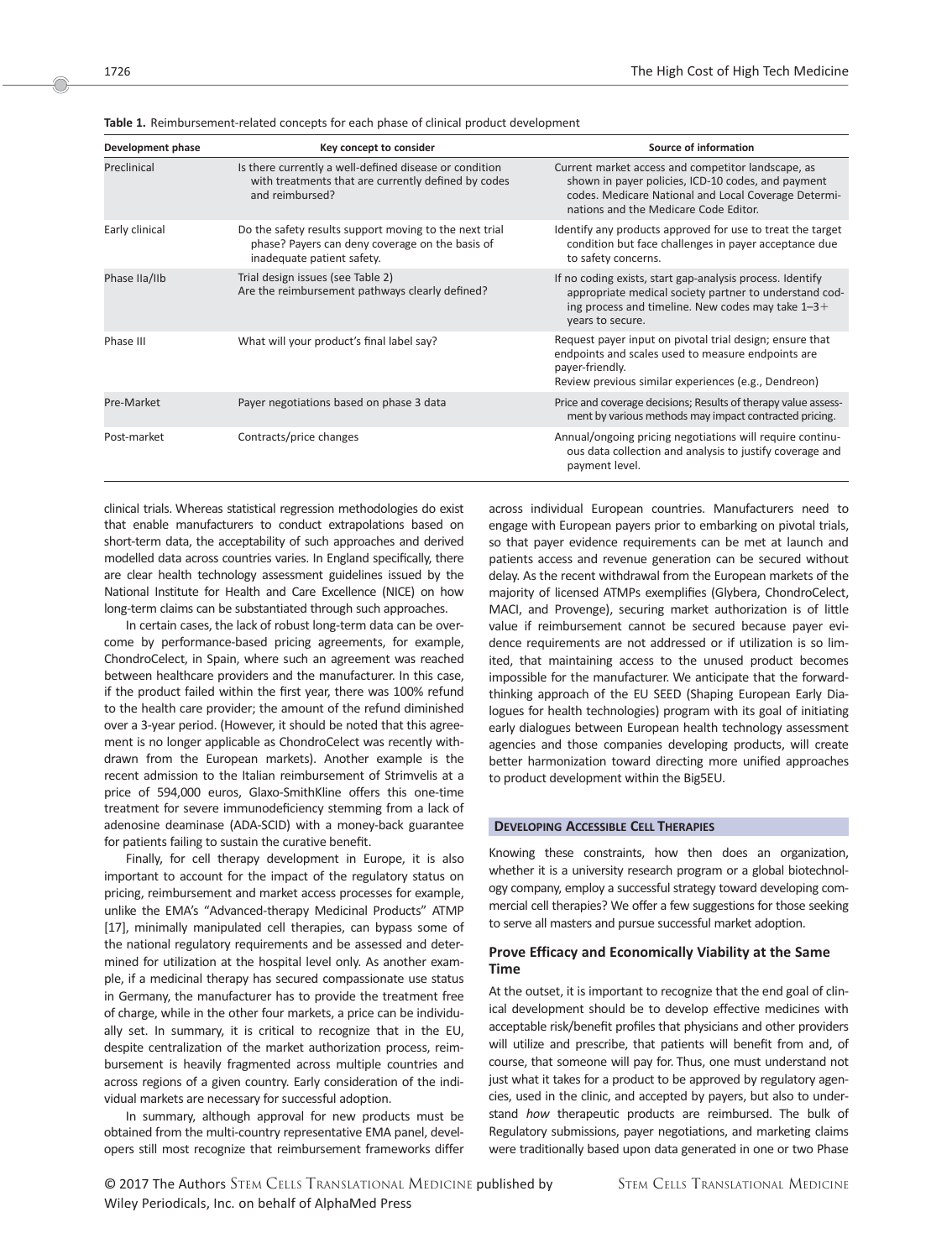| <b>Trial aspect</b>         | <b>Issues</b>                                                                                                                                                                                                                                                                                                                                         | <b>Reimbursement impact</b>                                                                                                                                                                                                          |
|-----------------------------|-------------------------------------------------------------------------------------------------------------------------------------------------------------------------------------------------------------------------------------------------------------------------------------------------------------------------------------------------------|--------------------------------------------------------------------------------------------------------------------------------------------------------------------------------------------------------------------------------------|
| Inclusion/Exclusion         | Is this patient population already well defined and covered<br>by most major payers?                                                                                                                                                                                                                                                                  | If no, then product will likely add to payer burden. Con-<br>sider generating peer-reviewed data regarding the med-<br>ical necessity for the treatment of the condition, and<br>economic justification for a new approach.          |
| Endpoints                   | Are the primary and secondary endpoints true measures<br>of concepts that are meaningful to patients (QOL,<br>QOLY), MDs (safety, PFS, OS), and payers (predictable<br>costs, limited outlier)?                                                                                                                                                       | Payers will want to compare your results to current treat-<br>ments' results. To do so, they will need to have the<br>same or very similar endpoints.                                                                                |
| <b>Scales</b>               | Are the instruments or scales being used to quality an end-<br>point considered to be routine and accepted? For exam-<br>ple, there are validated scales to measure QOL, and<br>these are generally applicable across a wide variety of<br>medical conditions.                                                                                        | Developers should use validated scales that are available<br>in multiple languages. New, nonvalidated measures of<br>clinical effect can be time consuming and distracting for<br>those trying to evaluate a new treatment's effect. |
| Duration to endpoint        | Sponsors may generally like to reach a primary endpoint<br>as quickly as possible to minimize costs and accelerate<br>decision-making about further clinical trials. The product<br>must be tested long enough to show a sustained effect.                                                                                                            | If the duration of effect is too short, payers may not cover<br>without evidence of longer time of impact.                                                                                                                           |
| Comparator                  | Is the comparator used in the clinical trial truly the current<br>standard of care? How much does it cost vs your<br>expected initial cost? Will your product be associated<br>with other directly related costs in the care episode<br>(e.g., apheresis, biopsy, cell processing costs, final prod-<br>uct preparation at clinical site)?            | If comparator is realistic and the new product will be more<br>expensive to the health care system, then you have a<br>higher hurdle to prove substantial clinical improvements<br>and/or improved quality of life.                  |
| Health economic<br>measures | A trial's secondary endpoints should include measures rel-<br>evant to the product's impact on financial factors for<br>health care system and the patient. Length of stay in<br>the hospital, increase or decrease in the use of concomi-<br>tant medicines or medical services, and the ability to<br>return to/begin work should all be considered | Payers will look to assess the value of a new treatment<br>based on both clinical and economic impact. Evidence is<br>needed to support coverage for the target patient<br>population.                                               |

Table 2. Trial design and potential impact on reimbursement

III trials. However for certain advanced therapies targeting indications of high disease burden and unmet need, clinical development programs can get accelerated approval and the routine phase III trials may be by-passed. Therefore, product developers must start addressing reimbursement considerations early in development. Several of the key issues to address by phase are described in Table 1, where key concepts for commercialization and information sources are outlined for all phases of clinical development.

At the time of applying for approval, sponsors must provide regulators with all of the data needed to assess a new therapy's clinical risk and benefit. Likewise, payers need to be given the relevant data necessary to evaluate the new product's medical necessity, its economic impact versus the impact of other treatment options on their overall budget, and anticipate what contract language will apply to the therapy. Furthermore, if a product is approved by regulators, and if payers opt to cover it, the product will launch into modern healthcare's vast pre-existing system of disease and procedural codes, which impact directly on a patient or clinic's ability to be reimbursed for the use of that product. In order to generate all of the data needed for regulators and payers, and to fit well within the existing system of codes, early on in development sponsors should assess their product's likely clinical setting for use (e.g., inpatient or outpatient), the competitive markets of other therapies, it's regulatory pathway, and the types of health economic data that payers will expect to see.

## Plan Trials That Support the Desired Label

It is well understood that there are multiple steps in the clinical development pathway and it is beneficial and necessary for a company to identify the target patient population for which the therapeutic will be applied. To that end, in the U.S., the FDA has guidelines on the development of a target product profile for submissions which act as an algorithm to simplify the complexity of the work that went into the pre-clinical and clinical development into identifying what the product label will claim [18]. This knowledge and approach is essential for a company to understand, as the approved product label is the sole basis for all marketing claims. Once the label is defined, individual practitioners may utilize a product outside of the label, but this runs the risk that payers can and will refuse reimbursement for that use. Companies developing cellular products will wish to have as broad a label as possible, but it is also recognized that individual payers can have language that will limit the situation or the individual patients for whom the product is indicated, and may also not provide coverage for as long a duration as is covered by the label. There are many examples where the label of the FDA-approved indication had significant restrictions. One could examine the coverage for the prostatic dendritic cell vaccine, Provenge, as a good example. While the labeled indication is quite straightforward, the health insurance policies for coverage are quite complex (e.g., see health benefits policy for Aetna) [19].

For some products, rather than assuming there will be a broad, patient application, it is best to understand which specific patients and which products will be covered. Will coverage for patients have restrictions based on age, gender, pre-existing comorbidities, previous treatments, as well as patients' individual policies? It is recognized that coverage for treatment may vary from payer to payer, from region to region, and based upon prior or concomitant therapies. Many new pharmaceuticals in the cancer world are being approved with a label for use only after the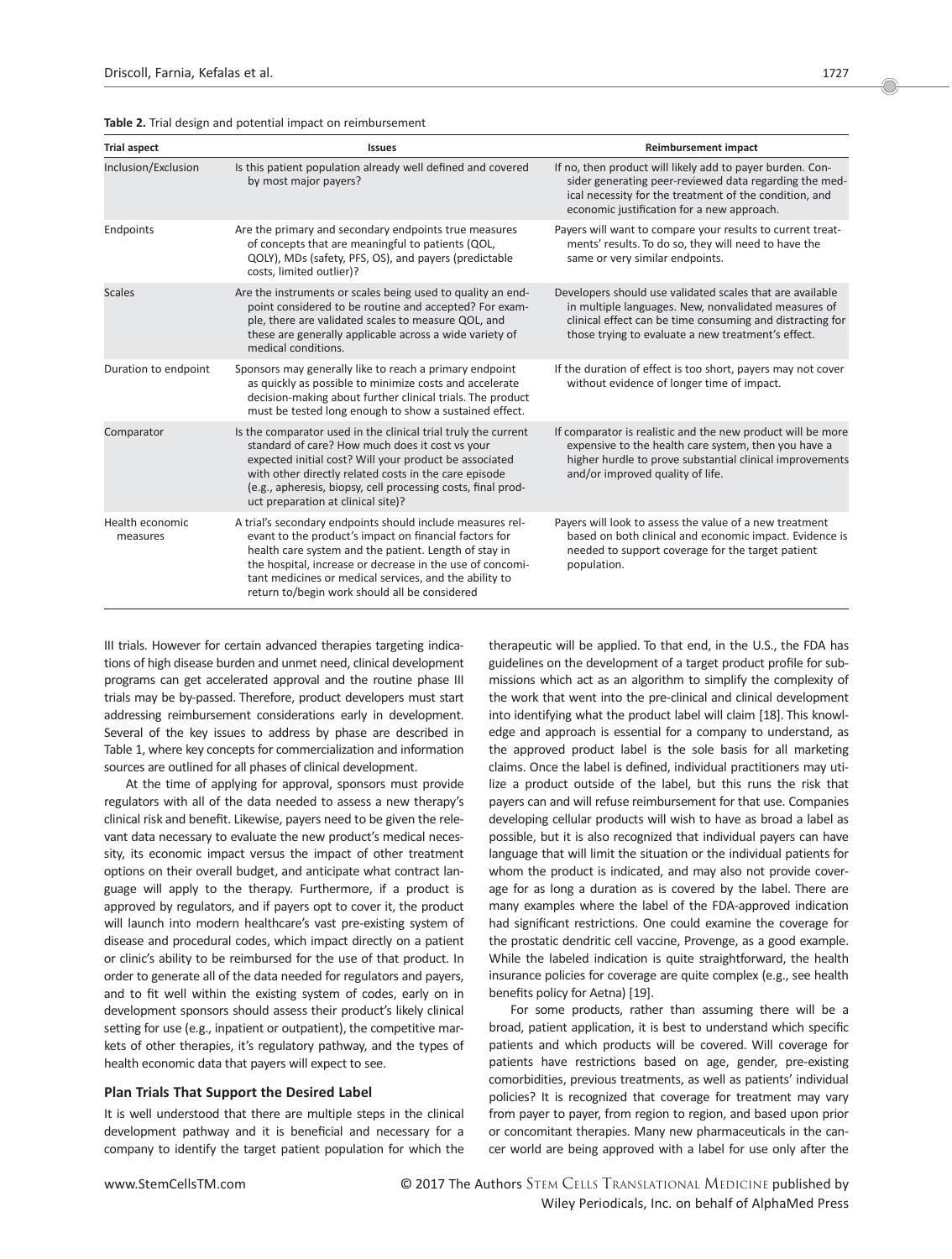patient has had two failed prior therapies. These concepts are summarized in Table 2.

# Understand Your Markets and Their Reimbursement **Requirements**

Considering issues of market access should be done at the earliest stages of the product development decision making process. In other words, prior to embarking on initial clinical studies, the sponsor needs to understand the current market landscape for the product's target indication and target patient type, in terms of the products available, the reimbursement profiles of these products, the typical coverage policy of major payers, and the true "front lines" implementations of those policies.

Once the market access landscape for the given indication is understood, this information can be used to help define the economic criteria that the product must meet in order to be successful. These criteria may be as broad as defining the upper limit of the cost of manufacturing for each product, or the clinical outcome that is necessary to support a positive health economic profile. In the same way that existing clinical knowledge and norms are used to choose and set a clinical trial's primary endpoint, existing market access data should be used to set internal business development criteria as well as contribute to the clinical trials' secondary endpoints.

In order to address reimbursement concepts as one approaches a clinical trial, there should be attention at identifying the setting in which the product will be used, whether inpatient, outpatient, physician office, or within the home. Reimbursement can definitely vary based upon the setting in which the product is used. One must also identify the current treatments that are available for the individual specific indication as well as what may be the current language in regulatory restrictions on analogous products.

Another often overlooked issue is to understand the existing reimbursement diagnostic and treatment codes (ICD-9/10; CPT [6, 20, 21] their applicability to a new product and how billing and payment will flow through health care systems for individual indications. Coding is the numerical description of the care the patient received and the work involved in providing that care, and it allows for the health care provider's efforts to be rewarded appropriately [22]. If a new code is needed, the manufacturer will likely need to partner with a professional physician society or other provider group to seek the relevant codes. The processes to request new codes are very specific and can take 1–3 years to secure.

Health technology assessments can also be anticipated to be required by governmental agencies and private payers. They will be assessing the economic impact of the product on their budget, as well as taking a broad look at the impact of utilization of the product in health care. Specifically, they will look at cost of product, what other costs are generated, and does it actually change current treatment and lead to economic improvement. Thus, even after pivotal studies are performed and are positive, after approval of a regulatory agent, there still must be negotiation to obtain coverage from numerous types of payers. There must be recognition that sometimes with new therapeutics, coverage can be limited to subsets of populations, limited number of doses while assessments are requested longitudinally. Initial coverage can sometimes be given with an expiration date if further supportive data do not mature and become available. Finally, in the world of payer negotiations, as seen in the U.S., individual therapies are often single items in complex contracts that are renegotiated every several years. Thus, as further information is gained, it must be expected that initial reimbursement approvals may not be maintained long term. While it is recognized that the burden is entirely upon the sponsor to drive a reimbursement development, other stakeholders can assist in achieving appropriate reimbursement. These other groups include patient advocacy groups, hospitals, physicians, and occasionally governmental agencies and individuals.

The standards for the scientific assessment and regulation of emerging therapies have proceeded toward global harmonization over the past several decades. However, health technology assessments, which evaluate a new product's value proposition for patients and payers, are as local as each region's health budget. However, there are efforts underway in the U.S. and EU to provide a pathway for parallel scientific and health technology assessment. The goal of such a parallel review is to provide sponsors with an early review of the evidence they will need to generate throughout clinical development in order to satisfy the requirements of regulators and multiple payers.

#### **CONCLUSION**

In this emerging field, evidence will guide the decisions by regulators and payers alike, and sponsors will do well to collect data that satisfies both groups' needs. Building in health economic measures to clinical data collection or conducting companion studies specifically on economic aspects of the clinical use of a product will ensure that throughout clinical development, data is generated to define the overall value proposition of the product for regulators, patients, providers, and payers.

### AUTHOR CONTRIBUTIONS

D.D. and R.T.M.: conception and design, collection and/or assembly of data, data analysis and interpretation, manuscript writing, final approval of manuscript; S.F. and P.K.: collection and/or assembly of data, manuscript writing, final approval of manuscript.

#### DISCLOSURE OF POTENTIAL CONFLICTS OF INTEREST

D.D. is CEO of a biotech start up, Partial owner of IP in biotech start up, and a consultant. R.M. is a consultant with Novartis, Inc. The other authors indicated no potential conflicts of interest.

#### **REFERENCES**

1 Meropol NJ, Schulman KA. Cost of cancer care: Issues and implications. J Clin Oncol 2006;25:180–186.

2 Mariotto AB, Yabroff KR, Shao Y et al. Projections of the cost of cancer care in the

United States: 2010–2020. J Natl Cancer Inst 2011;103:117–128.

3 Elkin EB, Bach PB. Cancer's next frontier: Addressing high and increasing costs. JAMA 2010;303:1086–1087.

4 Asch DA, Pauly MV, Muller RW. Asymmetric thinking about return on investment. N Engl J Med 2016;374:606–608.

5 Gooley TA, Chien JW, Pergam SA et al. Reduced mortality after allogeneic hematopoietic-cell transplantation. N Engl J Med. 2010;363:2091–2101.

Oc 2017 The Authors STEM CELLS TRANSLATIONAL MEDICINE published by Wiley Periodicals, Inc. on behalf of AlphaMed Press